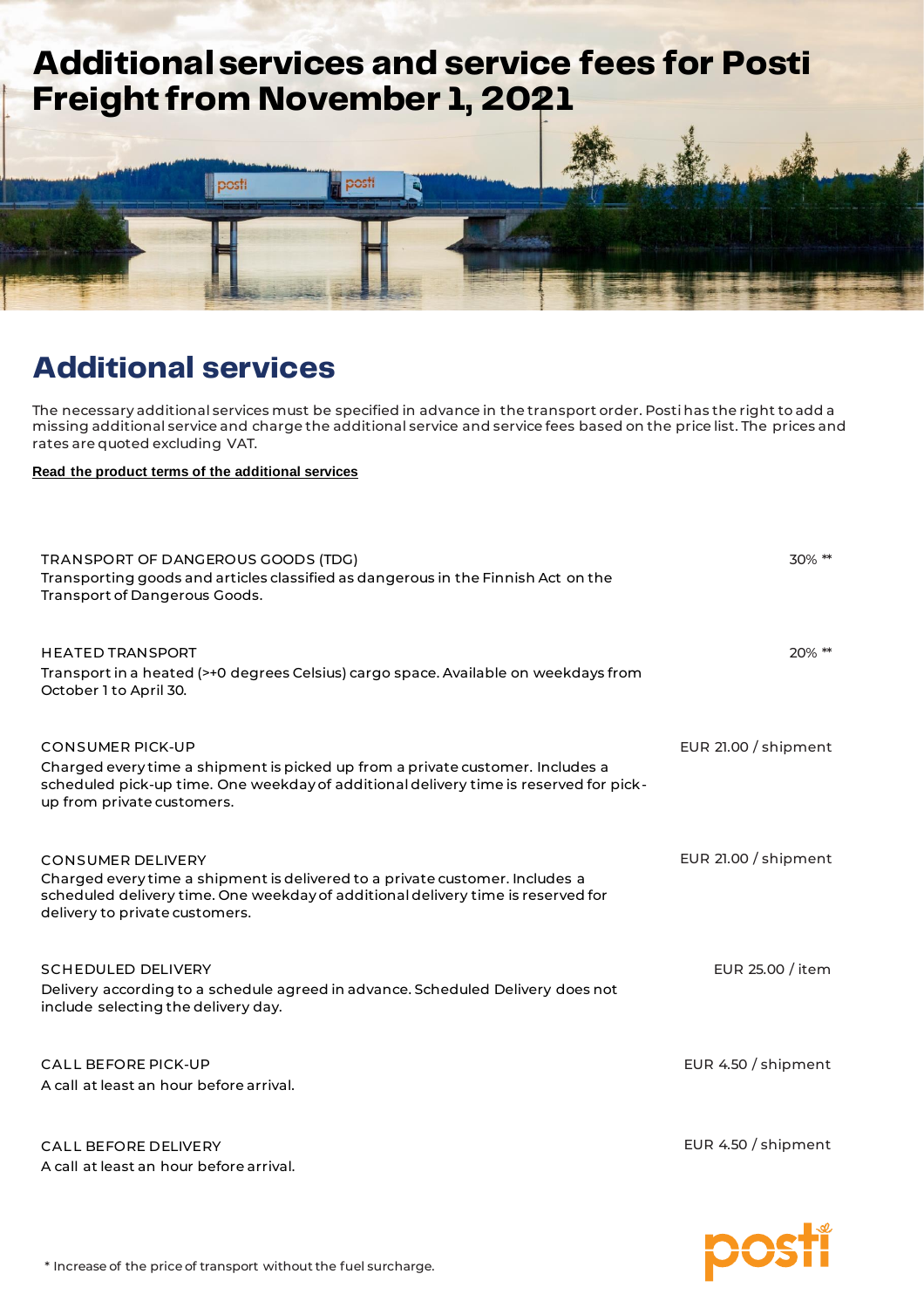| PICK-UP FROM A SPECIFIC LOCATION<br>Transferring a shipment that is packed on a transport unit from an agreed location that<br>can be accessed directly with a pallet jack. If the agreed location cannot be directly<br>accessed with a pallet jack, the content of the shipment is not carried. It must be<br>possible for only one person to handle the shipment.    | EUR 32.00 / 30 min*               |
|-------------------------------------------------------------------------------------------------------------------------------------------------------------------------------------------------------------------------------------------------------------------------------------------------------------------------------------------------------------------------|-----------------------------------|
| DELIVERY TO SPECIFIC LOCATION<br>Transferring a shipment that is packed on a transport unit to an agreed location that<br>can be accessed directly with a pallet jack. If the agreed location cannot be directly<br>accessed with a pallet jack, the content of the shipment is not carried further. It must<br>be possible for only one person to handle the shipment. | EUR 32.00 / 30 min*               |
| CARRY OUT<br>Carrying of packages with a chargeable weight of under 35 kg from a specific location,<br>such as a particular floor, office, etc. It must be possible for only one person to handle<br>the shipment. A maximum of twenty (20) packages.                                                                                                                   | EUR 32.00 / 30 min <sup>*</sup>   |
| <b>CARRY IN</b><br>Delivering packages with a chargeable weight of under 35 kg to a specific location,<br>such as a floor, office, etc. It must be possible for only one person to handle the<br>shipment. A maximum of twenty (20) packages.                                                                                                                           | EUR 32.00 / 30 min <sup>*</sup>   |
| TRANSPORT PACKAGE REMOVAL<br>The shipment is unloaded from the transport unit and the packaging material is<br>removed and disposed of as appropriate. It must be possible for only one person to<br>handle the packaging materials of the shipment.                                                                                                                    | EUR 25.00 / item                  |
| If the customer wants the shipment to be unloaded to a specific location, the Carry in<br>or Delivery to Specific Location service must be ordered separately.                                                                                                                                                                                                          |                                   |
| CRANE PICK-UP FOR LOADS UNDER 5,000 CHARGEABLE WEIGHT<br>Pick-up by crane. Crane transport requires an extra weekday of delivery time.                                                                                                                                                                                                                                  | price from EUR 95.00<br>/shipment |
| Zone A = EUR 95.0 per shipment<br>Zone B = EUR 145.0 per shipment<br>Zone C = EUR 180.0 per shipment<br>Zone X = EUR 225.0 per shipment<br>Zone X2 = EUR 350.0 per shipment                                                                                                                                                                                             |                                   |
| CRANE DELIVERY FOR LOADS UNDER 5,000 CHARGEABLE WEIGHT                                                                                                                                                                                                                                                                                                                  | price from EUR 95.00<br>/shipment |
| Delivery by crane. Crane transport requires an extra weekday of delivery time.                                                                                                                                                                                                                                                                                          |                                   |
| Zone A = EUR 95.0 per shipment<br>Zone B = EUR 145.0 per shipment<br>Zone C = EUR 180.0 per shipment<br>Zone X = EUR 225.0 per shipment<br>Zone X2 = EUR 350.0 per shipment                                                                                                                                                                                             |                                   |
| HANDING OVER TO THE ADDRESSEE IN PERSON<br>The shipment is handed over only to the addressee specified on the shipment. The<br>service includes a call to the recipient at least an hour before delivery.                                                                                                                                                               | EUR 5.00 / shipment               |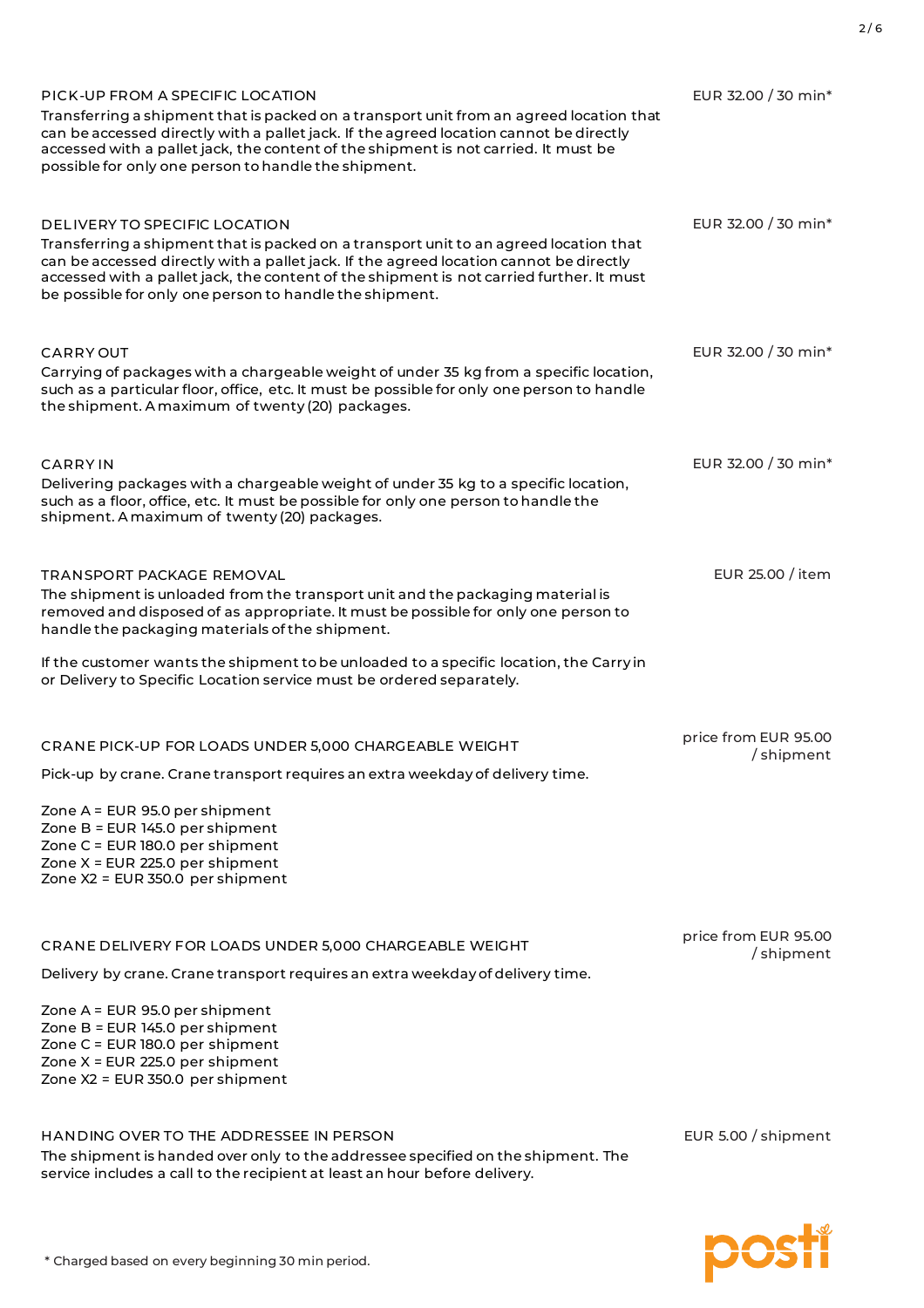| <b>HANDING OVER WITHOUT SIGNATURE</b><br>Delivery to the recipient's address even if the recipient is not there.                                                                                                                                                      | free                      |
|-----------------------------------------------------------------------------------------------------------------------------------------------------------------------------------------------------------------------------------------------------------------------|---------------------------|
| <b>DELIVERY TO TERMINAL</b><br>The sender delivers the item to a terminal. Max. chargeable weight 2,500 kg.                                                                                                                                                           | EUR 14.00 /<br>shipment   |
| PICK-UP FROM TERMINAL<br>The recipient picks up the item from a terminal. Max. chargeable weight 2,500 kg.                                                                                                                                                            | EUR 14.00 /<br>shipment   |
| <b>LONG SHIPMENT</b><br>Transporting shipments that are over 2.4 m long. One weekday of additional delivery<br>time is reserved for the transport.                                                                                                                    | EUR 25.00 / item          |
| <b>CHOSEN DELIVERY DAY</b><br>Delivering the item on the selected delivery day according to the service register. The<br>available options are 1-5 weekdays after the first possible delivery day.                                                                    | EUR 25.00 / item          |
| <b>Service fees</b><br>If carrying out the delivery requires a service that is not included in the service level agreement,<br>Posti has the right to charge the customer for the work according to the price list. The prices and rates are quoted<br>excluding VAT. |                           |
| Transport documents and ordering<br><b>MANUAL WAYBILL ENTRY</b><br>To be charged when there is no electronic order. Posti staff manually enters the<br>customer's order, e.g. a phone or email order.                                                                 | EUR 11.00 / shipment      |
| <b>FILLING OUT A WAYBILL</b><br>Posti staff fills out the transport documents.                                                                                                                                                                                        | EUR 9.00 / shipment       |
| ATTACHING AND LINKING A UNIQUE PACKAGE ID<br>Posti staff attaches a package ID, such as a logistics unit label or SSCC tag, to the<br>package. All transport units must be equipped with a unique ID, and its number must<br>be marked in the electronic order.       | EUR 2.00 / package        |
| PROOF OF DELIVERY (POD)<br>Delivering a copy of the electronic waybill on the customer's request.                                                                                                                                                                     | EUR 8.00 / shipment       |
| SHIPMENT DATA REPORT<br>A report on the customer's own shipment data.                                                                                                                                                                                                 | EUR 30.00 /<br>assignment |



3 / 6

\* Charged based on every beginning 30 min period.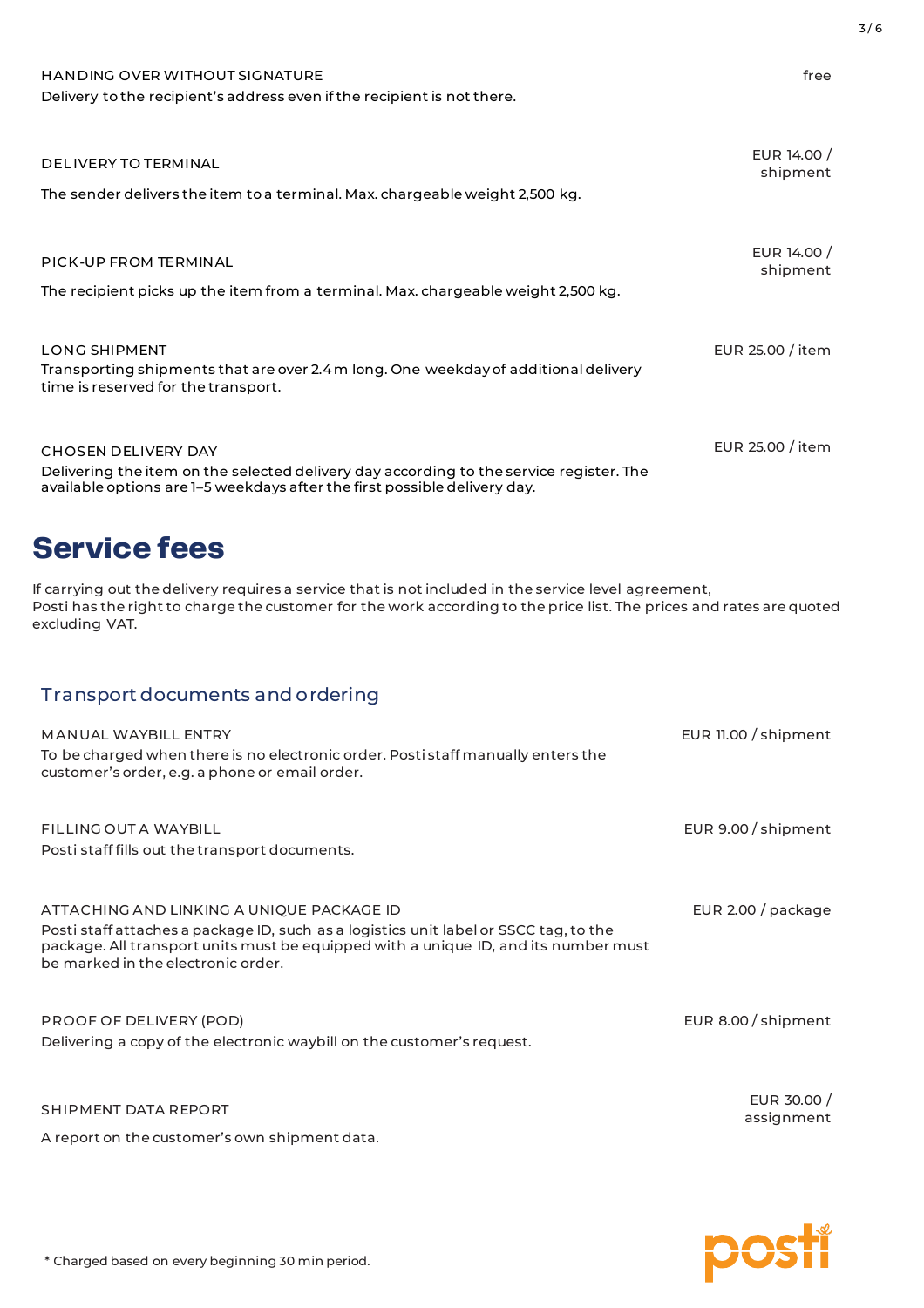| MANUAL ORDER CORRECTION / SUPPLEMENTATION<br>The order or waybill has an incorrect/missing contract number, chargeable weight,<br>address information, phone number, TDG markings, additional services or other<br>information concerning the transport.                                                                 | EUR 7.50 per edit               |
|--------------------------------------------------------------------------------------------------------------------------------------------------------------------------------------------------------------------------------------------------------------------------------------------------------------------------|---------------------------------|
| ÅLAND ISLANDS CLEARANCE FEE<br>If the customs declaration information required for the Åland Islands is missing from<br>the shipment, Posti charges the customer for the work.                                                                                                                                           | EUR 39.00 / shipment            |
| Hourly rates                                                                                                                                                                                                                                                                                                             |                                 |
| All extra work must be paid by the hour. For instance, transfers between the terminal<br>and the pick-up or delivery location.                                                                                                                                                                                           |                                 |
| HOURLY RATE, POSTI LTD'S PERSONNEL<br>For example, when the delivery of the shipment requires several people.                                                                                                                                                                                                            | EUR 22.50 / 30 min <sup>*</sup> |
| HOURLY RATE, TERMINAL<br>For example, reserving a forklift for nonstandard handling of the customer's shipment.                                                                                                                                                                                                          | EUR 22.50 / 30 min <sup>*</sup> |
| HOURLY RATE, FOR VAN                                                                                                                                                                                                                                                                                                     | EUR 22.50 / 30 min <sup>*</sup> |
| <b>HOURLY RATE, FOR TRUCK</b>                                                                                                                                                                                                                                                                                            | EUR 36.00 / 30 min <sup>*</sup> |
| HOURLY RATE, FOR ROAD TRAIN                                                                                                                                                                                                                                                                                              | EUR 48.00 / 30 min*             |
| HOURLY WORK, CRANE DELIVERY SERVICE, OVER 5,000 CHARGEABLE WEIGHT                                                                                                                                                                                                                                                        | EUR 65.00 / 30 min*             |
| Loading and unloading                                                                                                                                                                                                                                                                                                    |                                 |
| LOADING, EXCEEDING THE WAITING AND LOADING TIMES<br>The freight transport service includes 15 minutes of loading and unloading time per<br>5,000 kg of chargeable weight. Waiting time is included in the loading and unloading<br>time. After this time has passed, a fee will be charged according to the hourly rate. | EUR 48.00 / 30 min*             |
| LOADING AND UNLOADING LOADS OF OVER 10 TONNES BY A TRUCK WITH TAIL LIFT<br>Loads weighing over 10,000 tonnes are loaded or unloaded at the recipient's address<br>that does not have an unloading dock. (For example, construction site deliveries.)                                                                     | EUR 10.00 / tonne               |
| Special transportation                                                                                                                                                                                                                                                                                                   |                                 |
| <b>SPECIAL TRANSPORT</b><br>For example, overwide transports                                                                                                                                                                                                                                                             | agreed separately               |
| TRANSPORT ON SATURDAYS, SUNDAYS OR PUBLIC HOLIDAYS                                                                                                                                                                                                                                                                       | agreed separately               |

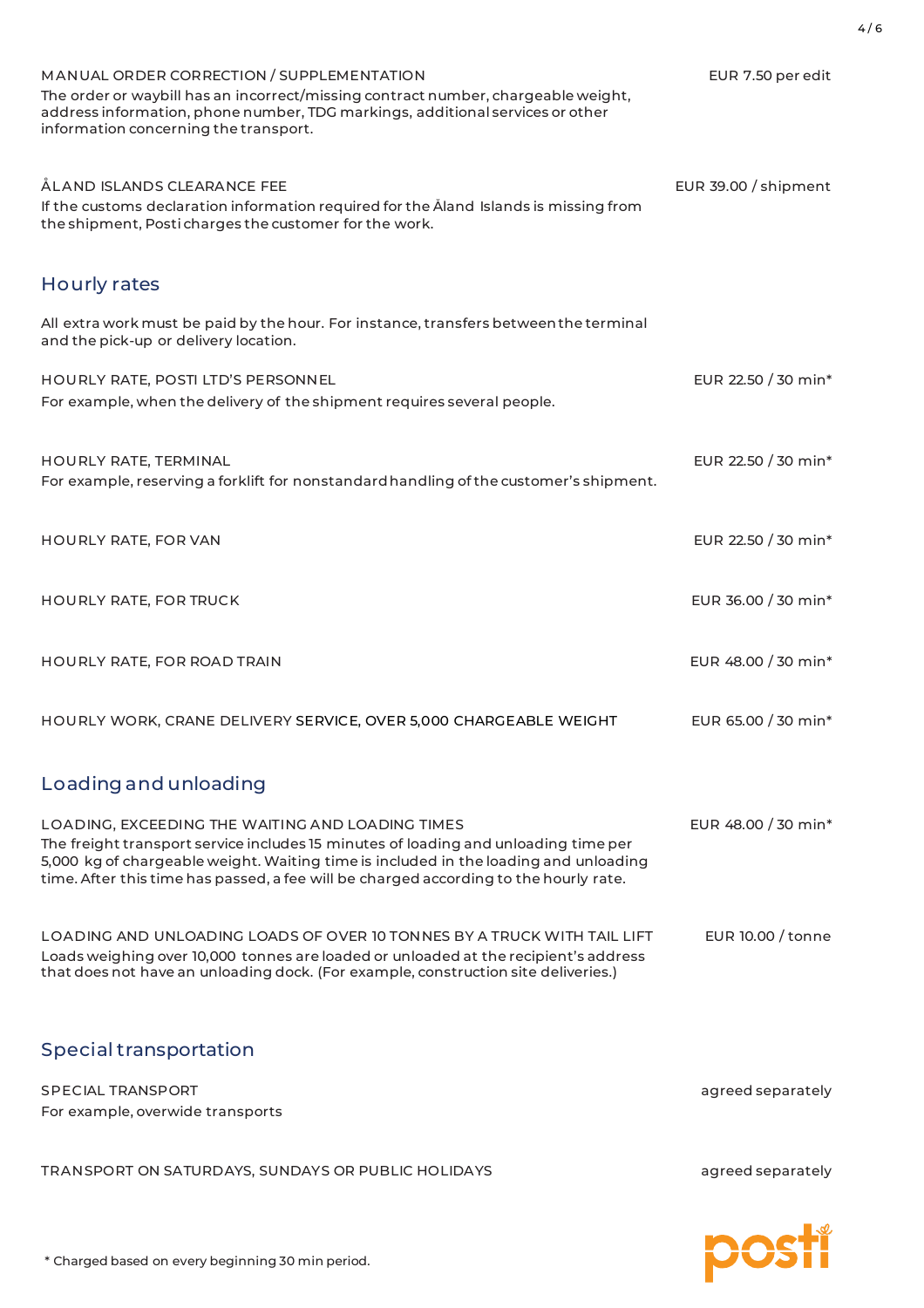| SECOND PICK-UP OR DELIVERY<br>For example, a second pick-up or delivery attempt caused by the sender's or the<br>recipient's mistake. Other unnecessary driving is charged by the hour, based on the<br>vehicle type.                                             | EUR 45.00 / attempt                        |
|-------------------------------------------------------------------------------------------------------------------------------------------------------------------------------------------------------------------------------------------------------------------|--------------------------------------------|
| Transport equipment                                                                                                                                                                                                                                               |                                            |
| PALLETIZING<br>Charged when a loose package weighing over 35 kg is palletized to enable safe<br>handling or transport. The palletizing fee is also charged if Posti has to palletize the<br>shipment again, for example, because of packaging problems.           | EUR 15.00 / pallet                         |
| LATE RETURN OF TRANSPORT EQUIPMENT, SWAP BODY/CONTAINER TRAILERS                                                                                                                                                                                                  | EUR 40.00 / day                            |
| LATE RETURN OF TRANSPORT EQUIPMENT, TRAILER                                                                                                                                                                                                                       | EUR 70.00 / day                            |
| LATE RETURN OF TRANSPORT EQUIPMENT, CAGE PALLET, ROLLTAINER OR SIMILAR                                                                                                                                                                                            | EUR 10.00 / day                            |
| <b>PALLETS</b>                                                                                                                                                                                                                                                    | EUR 10.00 / pallet                         |
| <b>Terminal payments</b>                                                                                                                                                                                                                                          |                                            |
| <b>TERMINAL PAYMENT</b><br>The shipment is delivered to and picked up from the same terminal, and the service<br>does not include transport by Posti.                                                                                                             | EUR 28.00 / shipment                       |
| TERMINAL STORAGE FEE                                                                                                                                                                                                                                              | EUR 0.70 / 100 kg /<br>day Min. EUR 10 $/$ |
| If the delivery of the shipment is delayed from the delivery day specified in the service<br>level agreement (SLA) for a reason attributable to the customer or recipient, a storage<br>fee is charged per each new day. The first storage day is free of charge. | shipment                                   |
| <b>CUSTOMS TERMINAL STORAGE FEE</b>                                                                                                                                                                                                                               | agreed separately                          |